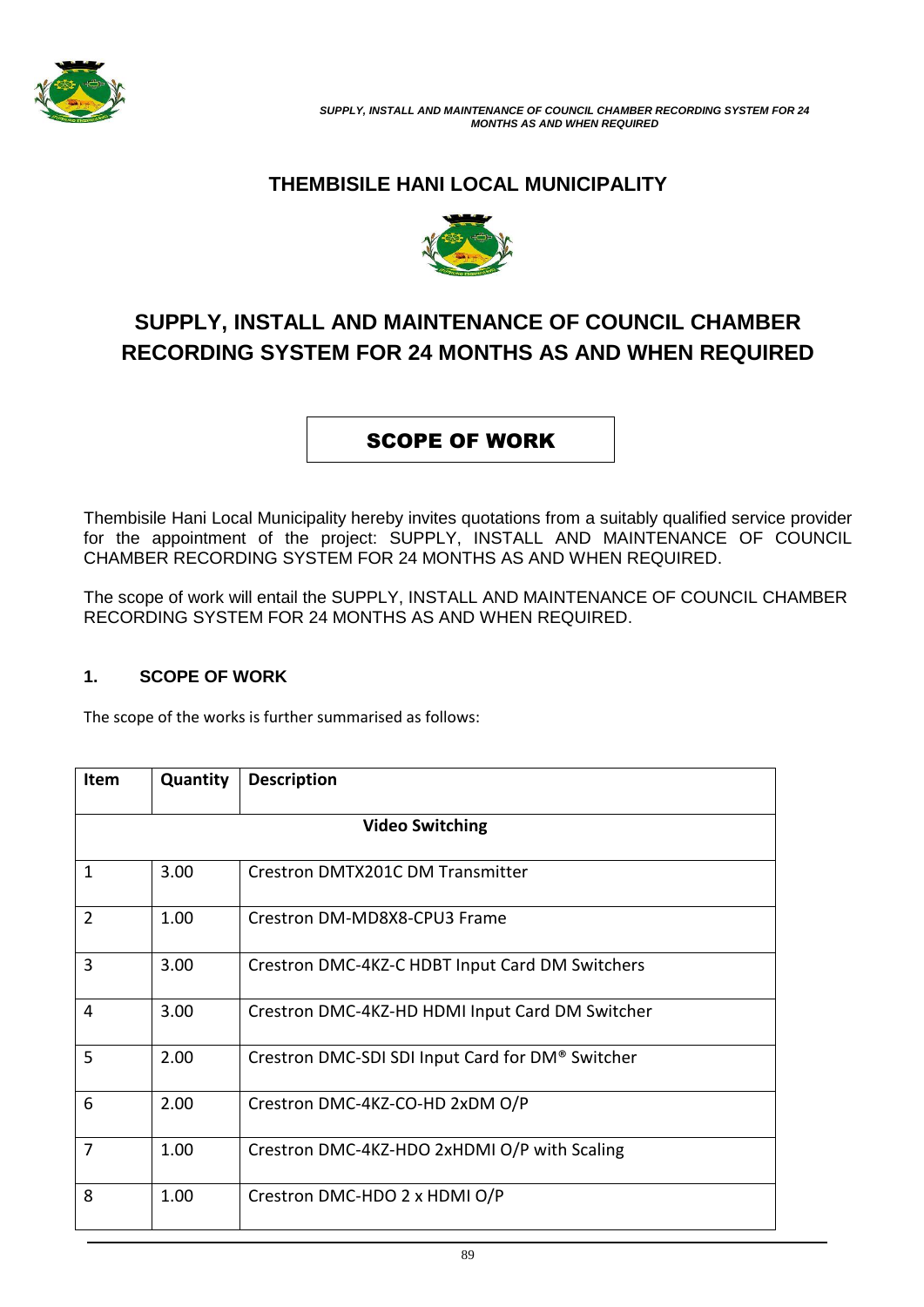

#### *SUPPLY, INSTALL AND MAINTENANCE OF COUNCIL CHAMBER RECORDING SYSTEM FOR 24 MONTHS AS AND WHEN REQUIRED*

| 9                             | 1.00  | Crestron DM-RMC-SCALER-C DM 8G+ receiver           |  |  |  |  |
|-------------------------------|-------|----------------------------------------------------|--|--|--|--|
| 10                            | 1.00  | Crestron HD-DA4-4KZ-E 1-to-4 4K HDMI® Dist Amp     |  |  |  |  |
| 11                            | 3.00  | Dell SE2216H 21.5" FHD LED Monitor                 |  |  |  |  |
| 12                            | 3.00  | <b>Brackets for Dell monitor</b>                   |  |  |  |  |
| 13                            | 1.00  | 24 port gigabit Network Switch With POE+           |  |  |  |  |
| 14                            | 1.00  | Installation consumables/cable/flyleads/connectors |  |  |  |  |
| 15                            | 1.00  | Programming                                        |  |  |  |  |
| 16                            | 1.00  | Scaffolding                                        |  |  |  |  |
|                               |       |                                                    |  |  |  |  |
|                               |       | <b>Audio</b>                                       |  |  |  |  |
| 17                            | 1.00  | QSC Core 110f 8xln, 8xOut, 8xFlex, Ph VOIP, POTS   |  |  |  |  |
| 18                            | 1.00  | <b>Bosch DCN-CCU2 Next Generation</b>              |  |  |  |  |
| 19                            | 1.00  | Tascam SS-R250N - USB Audio Recorder rack mount    |  |  |  |  |
| 20                            | 40.00 | Brackets for DCN Mics - Secure cables              |  |  |  |  |
| 21                            | 1.00  | Installation consumables/cable/flyleads/connectors |  |  |  |  |
| 22                            | 1.00  | Programming                                        |  |  |  |  |
| VC with camera tracking       |       |                                                    |  |  |  |  |
| 23                            | 1.00  | Crestron Flex UC-C140-T 1xMon Integrator Kit Teams |  |  |  |  |
| 24                            | 1.00  | Crestron HD-CONV-USB-100 HD to USB3 converter      |  |  |  |  |
| 25                            | 3.00  | Lumens HD Video Camera 20 x Optical 3G-SDI-DVI     |  |  |  |  |
| 26                            | 3.00  | Bracket Video Conf. Camera Wall Mount              |  |  |  |  |
| 27                            | 1.00  | Installation consumables/cable/flyleads/connectors |  |  |  |  |
| 28                            | 1.00  | Programming                                        |  |  |  |  |
| 29                            | 1.00  | Scaffolding                                        |  |  |  |  |
| <b>Projection and Screens</b> |       |                                                    |  |  |  |  |